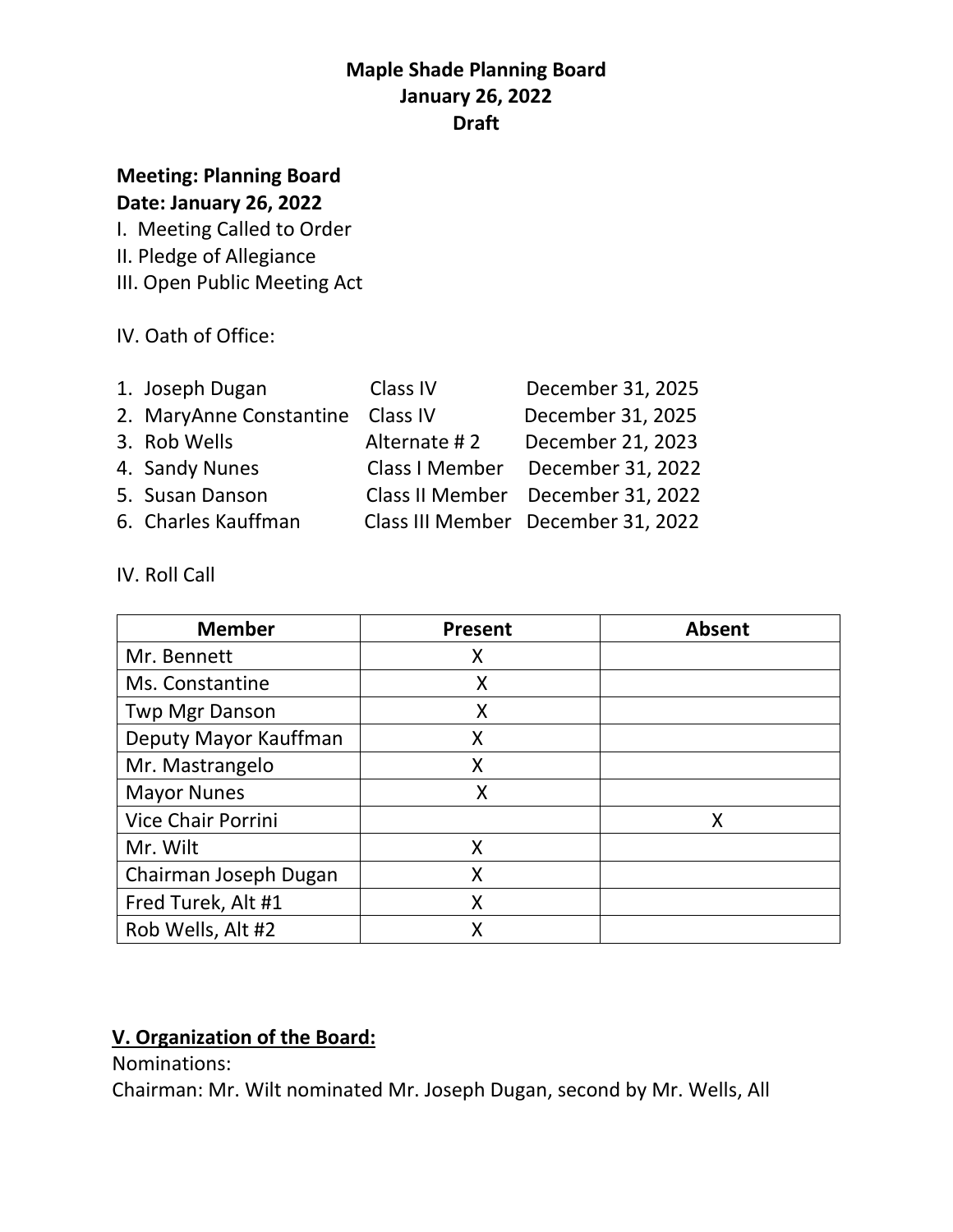#### Approve

- Vice Chairman: Mayor Nunes nominated Ms. Porrini, second by Chairman Dugan, All Approve
- Attorney: Stephen Boraske of FPSF was appointed by Ms. Constantine, second by Ms. Danson, All Approve
- Township Engineer: Remington & Vernick Engineer's nominated by Ms. Danson, second by Mr. Turek, All Approve
- Recording Secretary: Jayne Eastwick was nominated by Chairman Dugan, second by Mayor Nunes, All Approve
- Environmental Engineer: Environmental Resolutions, Inc. was nominated by Ms. Constantine, second by Mayor Nunes, All Approve
- Meeting Dates: Motion to Approve was made by Ms. Danson, second by Ms. Constantine, All Approve
- Newspaper Advertising: Courier Post, Central Record and The Burlington County Times. A Motion to Approve was made by Deputy Mayor Kauffman, Second by Ms. Constantine, All Approve

## **VI. New Business:**

a. **536 South Forklanding Rd & 537 Cutler Ave**-Block 145, Lots 1.05 & 13; Board of Education of the Township of Maple Shade; PB-21-14 Zone: Residence District (RA) Existing Use: 536 S Forklanding Rd is Residential Property Proposed Use: Future Lot Consolidation after purchase Application: Seeking six-month extension to previously granted approval to subdivide the property located at 536 S Forklanding Rd.

Ms. Rachel Brekke of Mc Dowell Law presented the Application. Mr. Rick Winters was also in attendance. He is employed by the Maple Shade BOE.

Ms. Brekke explained that in November of 2020, The Board of Education requested a 180-day extension to get the Deed Approval from the State of NJ BOE. This approval did not come in that time frame. The State Approval came on December 7, 2021. The Maple Shade BOE is now ready to record the Subdivision of Deeds.